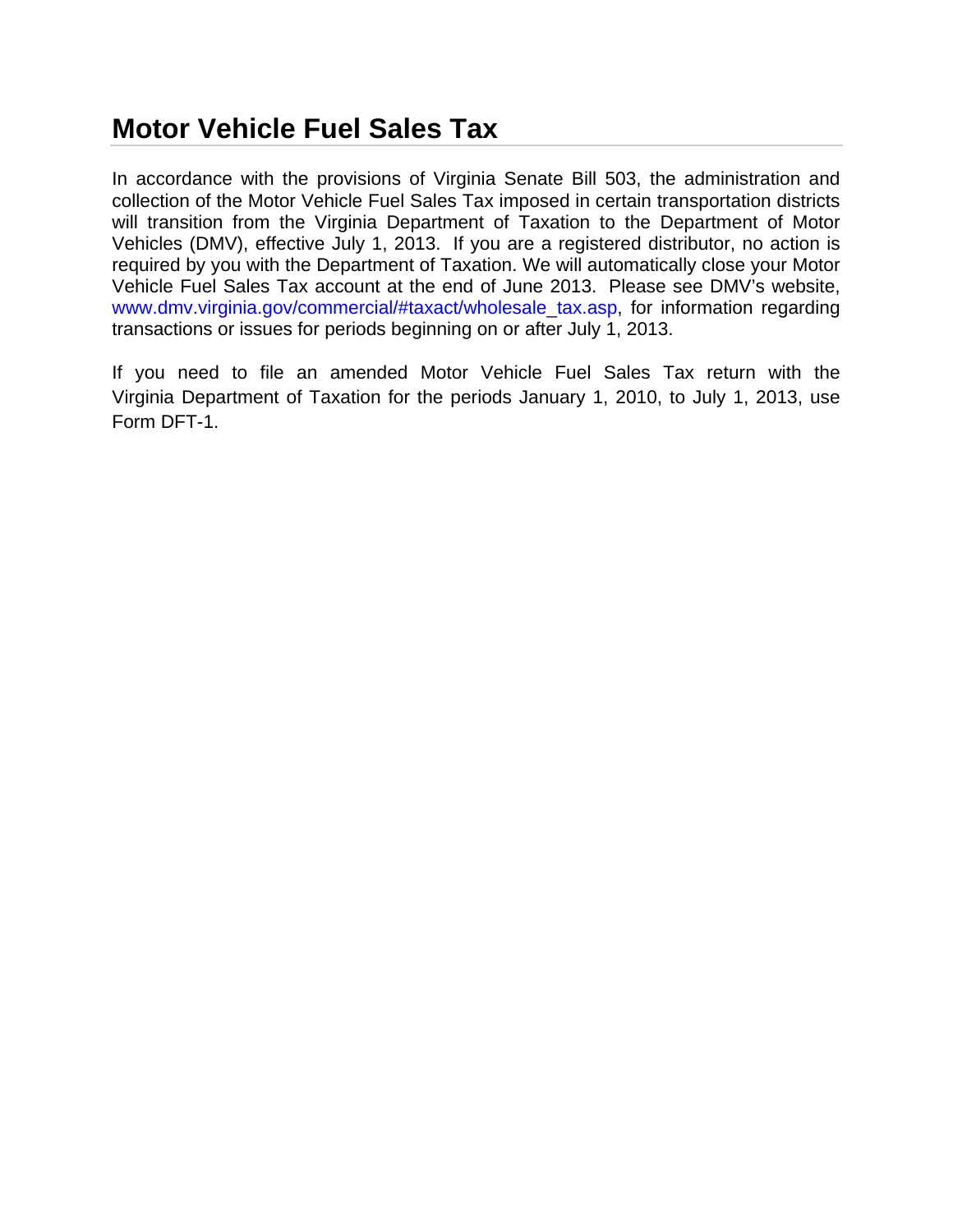### **Form DFT-1**

*Do NOT staple.*

# **Fuel Sales Tax Return**



Use for periods beginning on and after January 1, 2010 and ending before July 1, 2013 Mail to:

**Virginia Department Of Taxation Motor Vehicle Wholesale Fuel Sales Tax PO Box 26627 Richmond, VA 23261-6627**

| Attach completed Schedule: Form DFT-1A and |  |
|--------------------------------------------|--|
| submit with your return.                   |  |

| Name                                                                                                                                                                                                                       |                                                                                                                                                                                                                                                                                                                                                                                   |                                                                                                                                          |          |  |  |
|----------------------------------------------------------------------------------------------------------------------------------------------------------------------------------------------------------------------------|-----------------------------------------------------------------------------------------------------------------------------------------------------------------------------------------------------------------------------------------------------------------------------------------------------------------------------------------------------------------------------------|------------------------------------------------------------------------------------------------------------------------------------------|----------|--|--|
| Address                                                                                                                                                                                                                    |                                                                                                                                                                                                                                                                                                                                                                                   |                                                                                                                                          |          |  |  |
| Address                                                                                                                                                                                                                    |                                                                                                                                                                                                                                                                                                                                                                                   |                                                                                                                                          |          |  |  |
| City, State, ZIP                                                                                                                                                                                                           |                                                                                                                                                                                                                                                                                                                                                                                   |                                                                                                                                          | Due Date |  |  |
|                                                                                                                                                                                                                            |                                                                                                                                                                                                                                                                                                                                                                                   |                                                                                                                                          |          |  |  |
| 1                                                                                                                                                                                                                          |                                                                                                                                                                                                                                                                                                                                                                                   | <b>Gross Sales of Fuel Only</b><br>See instructions.                                                                                     |          |  |  |
| 2                                                                                                                                                                                                                          |                                                                                                                                                                                                                                                                                                                                                                                   | Cost Price of Fuel (Enter the cost price of fuel purchased without payment of fuel tax<br>and withdrawn from inventory for retail sale.) |          |  |  |
| 3                                                                                                                                                                                                                          |                                                                                                                                                                                                                                                                                                                                                                                   | Add Lines 1 and 2                                                                                                                        |          |  |  |
|                                                                                                                                                                                                                            | 4<br><b>Allowable Deductions</b><br>a Exempt Sales<br>Enter the amount of exempt sales that you made during the period. Include any sales<br>where delivery of the fuel was made outside a transportation district imposing the tax.<br>Make sure this figure does not include any motor vehicle wholesale fuel sales tax.                                                        |                                                                                                                                          |          |  |  |
|                                                                                                                                                                                                                            | <b>b</b> Other Deductions<br>Enter any other deduction allowed by law. For example, you may take a deduction for<br>the amount of taxable fuel sales (excluding the motor vehicle fuel sales tax) that you<br>wrote off during the period as bad debts provided that the fuel tax was paid on these<br>sales. Be sure to attach a schedule of other deductions to this worksheet. |                                                                                                                                          |          |  |  |
|                                                                                                                                                                                                                            |                                                                                                                                                                                                                                                                                                                                                                                   | c Total Deductions<br>(Add Lines 4a and 4b)                                                                                              |          |  |  |
| 5                                                                                                                                                                                                                          |                                                                                                                                                                                                                                                                                                                                                                                   | <b>Taxable Sales</b><br>(Line 3 less Line 4c) (This is the amount on which the tax must be computed.)                                    |          |  |  |
| 6                                                                                                                                                                                                                          |                                                                                                                                                                                                                                                                                                                                                                                   | Tax<br>(2.1% of Line 5 or .021 X Line 5)                                                                                                 |          |  |  |
| $\overline{7}$<br>Dealer's Discount - Dealer's discount is allowable only when your return and payment<br>are made on time. To determine the dealer's discount amount, multiply the tax amount<br>from line 6 by 2% (.02). |                                                                                                                                                                                                                                                                                                                                                                                   |                                                                                                                                          |          |  |  |
| Line 6 Less Line 7<br>8                                                                                                                                                                                                    |                                                                                                                                                                                                                                                                                                                                                                                   |                                                                                                                                          |          |  |  |
| 9                                                                                                                                                                                                                          |                                                                                                                                                                                                                                                                                                                                                                                   | <b>Penalty for Late Filing and Payment</b><br>See instructions.                                                                          |          |  |  |
| 10<br><b>Interest for Late Filing and Payment</b><br>See instructions.                                                                                                                                                     |                                                                                                                                                                                                                                                                                                                                                                                   |                                                                                                                                          |          |  |  |
| 11                                                                                                                                                                                                                         |                                                                                                                                                                                                                                                                                                                                                                                   | <b>Total Amount Due</b><br>Add Lines 8, 9 and 10.                                                                                        |          |  |  |

#### **Declaration and Signature**

I declare that this return (including accompanying schedules and statements) has been examined by me and to the best of my knowledge and belief is true, correct and complete.

| ×<br>× | ٧ |  |
|--------|---|--|
|        |   |  |

Signature Phone Number (Note that the Second Laborator Control of the Date Phone Number (Note that the Phone Number

#### -----------------------**Form DFT-1V Virginia Motor Vehicle Wholesale Fuel Sales Tax Voucher**

**(Doc ID 131)**

Period Due Date

**Required: Send the signed return (above) and this voucher, even if no tax is due.**

#### 0000000000000000 1318888 000000

| <b>Account Number</b> |
|-----------------------|
|                       |
| Name                  |
|                       |
| Address               |
|                       |
| Address               |
|                       |
| City, State, ZIP      |
|                       |

**Total Amount Due (Line 11 of above return.)**

.